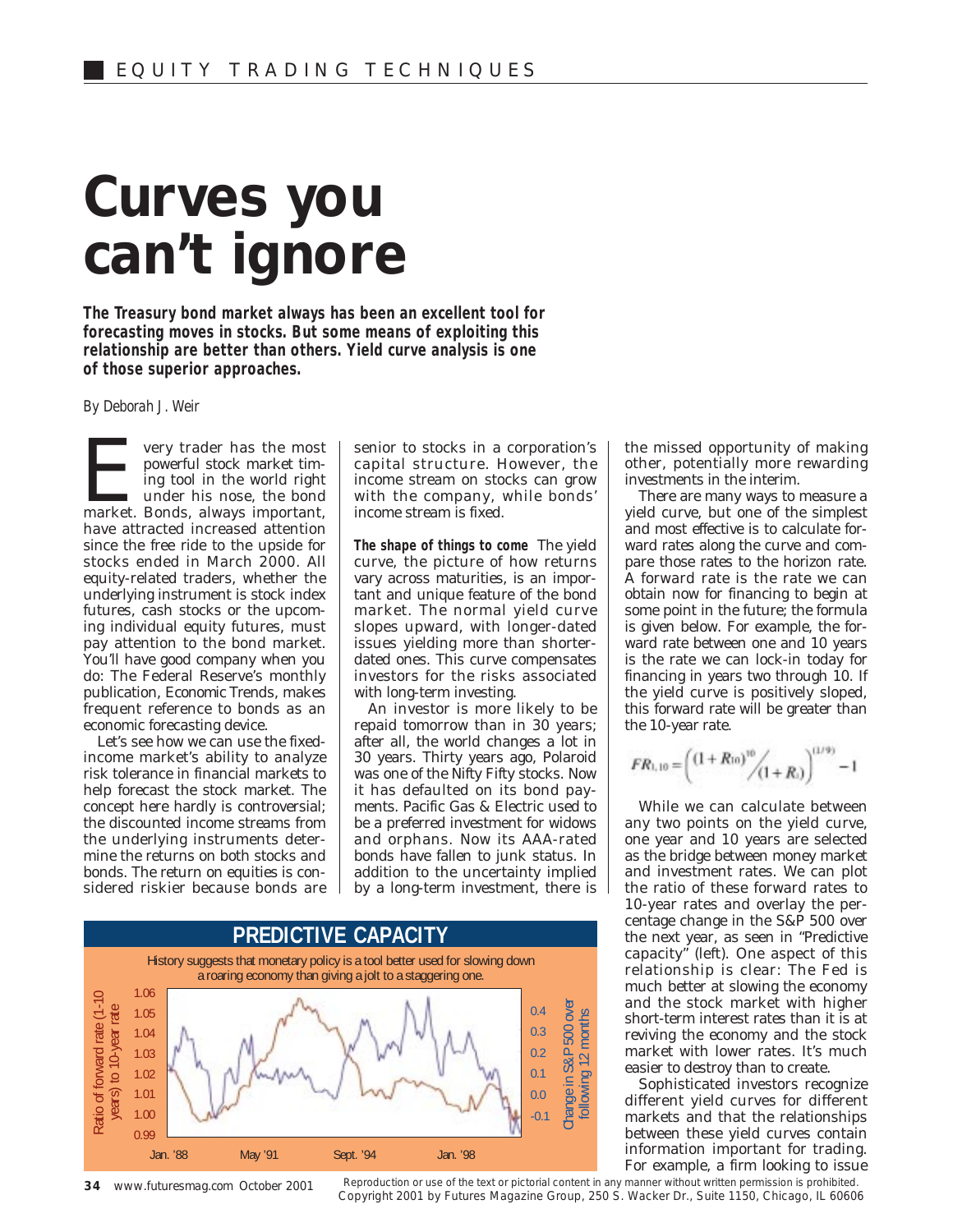

commercial paper to meet its cash needs will pay attention to money market yield curves. International investors and currency traders need to look at foreign yield curves, which measure a country's economic outlook, currency strength and political stability. Finally, there are corporate yield curves, which reflect investors' opinion of the ongoing nature of the business. An astute trader can divine much information by measuring these curves individually and by studying their interrelationships.

Consider the first quarter of 2000, the final phase of the Nasdaq's technology bubble. The Treasury had been re-purchasing long-term bonds, which served to push yields lower at those maturities. Because the Fed had been tightening credit since May 1999, the yield curve was inverted, with short rates trading over long rates. One consequence of the Treasury buyback was, in Keynesian terms, a fiscal drag: The money used to buy the bonds was derived from excess levels of taxation, and this slowed down the real economy. The stock market bubble burst as people reacted to the government's fiscal and monetary tightening. Cash flowed out of the riskiest investments first, technology stocks whose earnings lay furthest in the future.

The yield curve's inversion signaled the coming economic slowdown. An economic slowdown translates into higher risk for equities as investors and consumers prefer cash, dividends and stocks that deliver steady earnings. An environment of higher risk in the equities market usually precedes a stock market decline.

Many investors missed last year's sell signal from the bond market for another reason: The prolonged bull market, which had sloughed off so

many previous downturns, led to over confidence. The red light flashing from the yield curve was seen as just one more bump in the road.

**No guessers need apply** Bond market data are objective; unlike recently unmasked stock market analysts, bond prices don't talk up their position. We should add that futures traders tend to be more objective than stock traders: All futures traders are equally ready to go short as to buy, and the same cannot be said for conventional investors. If you want unbiased information and you certainly should — look to the aggregate outcome of bond market trading decisions

There's no better place to look than banks. Federal Reserve member banks are the only credit market participants that can borrow and lend at the Federal funds rate. Banks played a pivotal role in the course of equity markets in 1998, mainly through their aggressive lending to such overleveraged hedge funds as Long-Term Capital Management.

Banks must meet certain reserve funding requirements every afternoon to satisfy the Federal Reserve and state banking commissioners. Banks, therefore, lend each other money at the Federal funds rate throughout the day in anticipation of what is called in industry jargon, "settling up with the Fed." (In other countries, it is known as the interbank rate.) Obviously, this rate of return is a statistical measure of the demand for cash. We can study this rate intently as it is a measure of liquidity in our financial system.

The Federal funds rate can be affected by exogenous threats to the system, such as the default of the Russians on their bonds in August 1998. Many hedge funds were

## **MEASURING RISK**

Below are some of the objective figures that may be helpful in measuring qualitative and cultural variables that previously have been gauged subjectively.

**Financial variables:** Federal funds rate (absolute and relative) Changes in prime rate Federal Reserve Policy Shape of various yield curves Quality spreads Change in money supply Level of money supply relative to Fed's target Commercial paper Content analysis of financial media

**Cultural Variables:** Bidding wars in the real estate market No parking near stores Excessive presentation & prices in restaurants Presidents breaking sexual taboos High divorce rate

Reproduction or use of the text or pictorial content in any manner without written permission is prohibited. Copyright 2001 by Futures Magazine Group, 250 S. Wacker Dr., Suite 1150, Chicago, IL 60606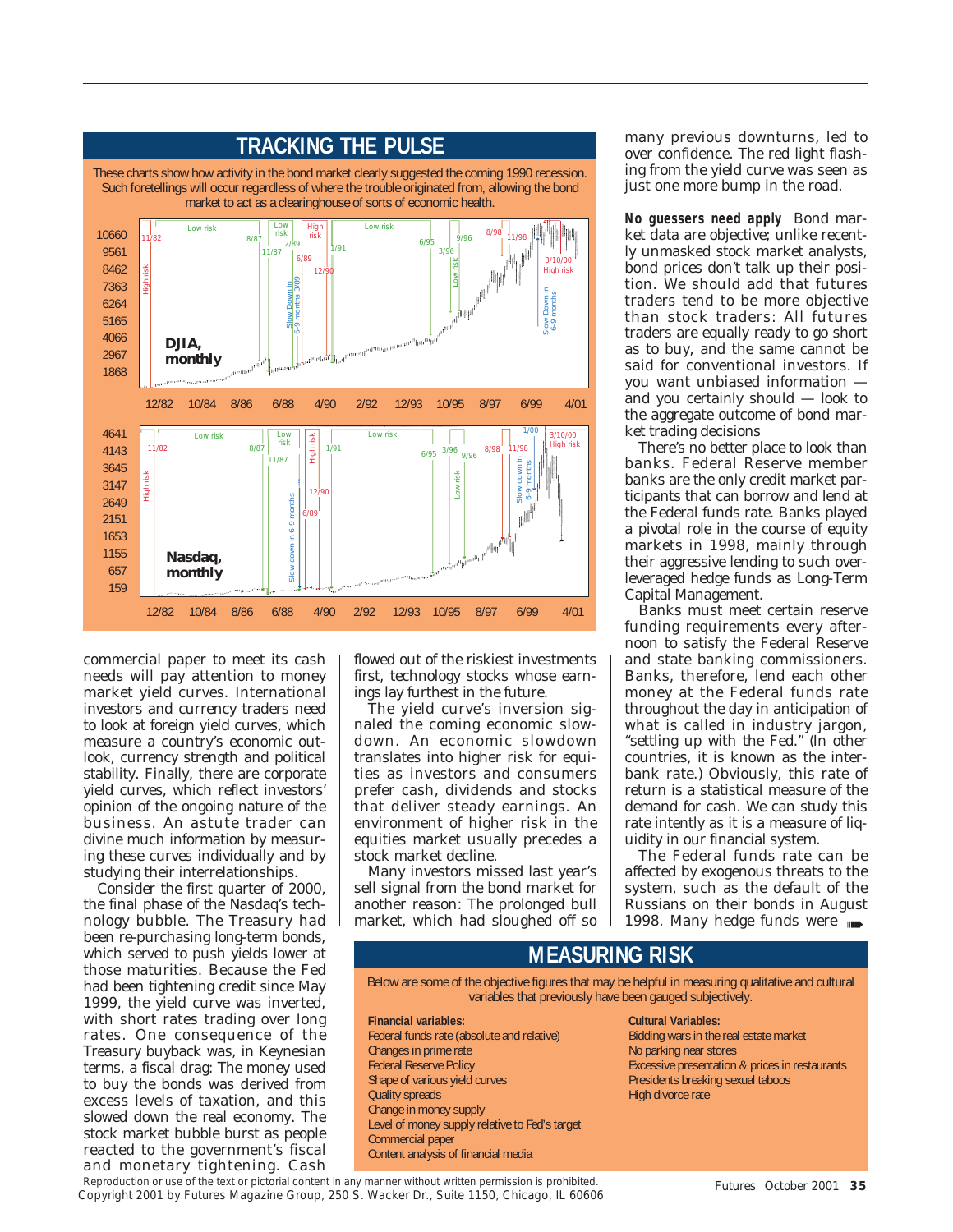**In the manufacture is a manufactured** and in some cases leveraged more than 20-to-1, in these defaulted bonds. As the hedge funds defaulted on their loans from the banks, the banks scrambled for cash to meet their deadline at the Federal Reserve. This scramble pushed up the rate on Federal funds and created a sell signal for anyone watching. It is interesting that the shortest-term domestic rate reflected a problem with a long-term foreign bond.

Anyone who missed the Federal

funds' sell signal in 1998 had another opportunity to catch it  $-$  quality spreads. The high-yield index was standardized and published regularly after the leveraged buy-out disaster in the late 1980s. Now, it is easy to compare it to the appropriate U.S. T-bond and track the spread. Lowerrated foreign bonds are included in this index. In 1998, the high-yield index included Russian bonds, and the spread over Treasuries widened enough to alert an investor.

These episodes are not unique.



THERE IS A RISK OF LOSS IN FUTURES TRADING.

Fixed-income markets are the ultimate expression of the fear and greed that drive all our financial markets. The bond market registered fear in anticipation of the 1990 recession, as we can see in "Tracking the pulse" (page 35). Again, for those who know how to measure the data. there was a clear message of a slowdown coming about a year in advance; the actual decline occurred slightly later than forecast.

In the economic cycle of the early 1990s, the federal government used strong fiscal policies to ward off a deep recession like the one the Japanese have been experiencing. This policy took the form of the savings and loan bailout by the Resolution Trust Corp.; here, the government engineered the sale of foreclosed real estate to restore bank balance sheets in the aftermath of the real estate bubble's collapse.

The beauty of the bond market is that it foreshadows a financial slowdown and subsequent stock market declines regardless of where the financial excess lies. There is one period in recent memory, October 1987, wherein the absolute levels of interest rates did not forecast the oncoming slaughter in stocks. However, other bond market statistics, such as the rising Federal funds rate, widening credit quality spreads and soaring long-term bond yields, did flash a warning.

By early October 1987, fear in the bond markets was palpable, while equity markets seemed oblivious. But this is an unstable situation, as the two markets are linked. The pattern is always the same: Short-term rates change first, followed by longterm rates, followed by equities.

Every period of high risk in bonds has been followed by a decline in the stock market. Does it ever go the other way around? Do bonds ever forecast a period of rising stock markets? Yes, bonds forecast rising stock markets after each bear market. The Federal Reserve re-liquefies the financial system. The government stimulates the economy by writing welfare checks — otherwise known as transfer payments as money is transferred from one sector to another — by lowering taxes and by attempting various forms of economic stimulus. Cash flows back into financial assets.

The first indication of this re-liquefaction is a lower Federal funds rate.

Reproduction or use of the text or pictorial content in any manner without written permission is prohibited. Copyright 2001 by Futures Magazine Group, 250 S. Wacker Dr., Suite 1150, Chicago, IL 60606